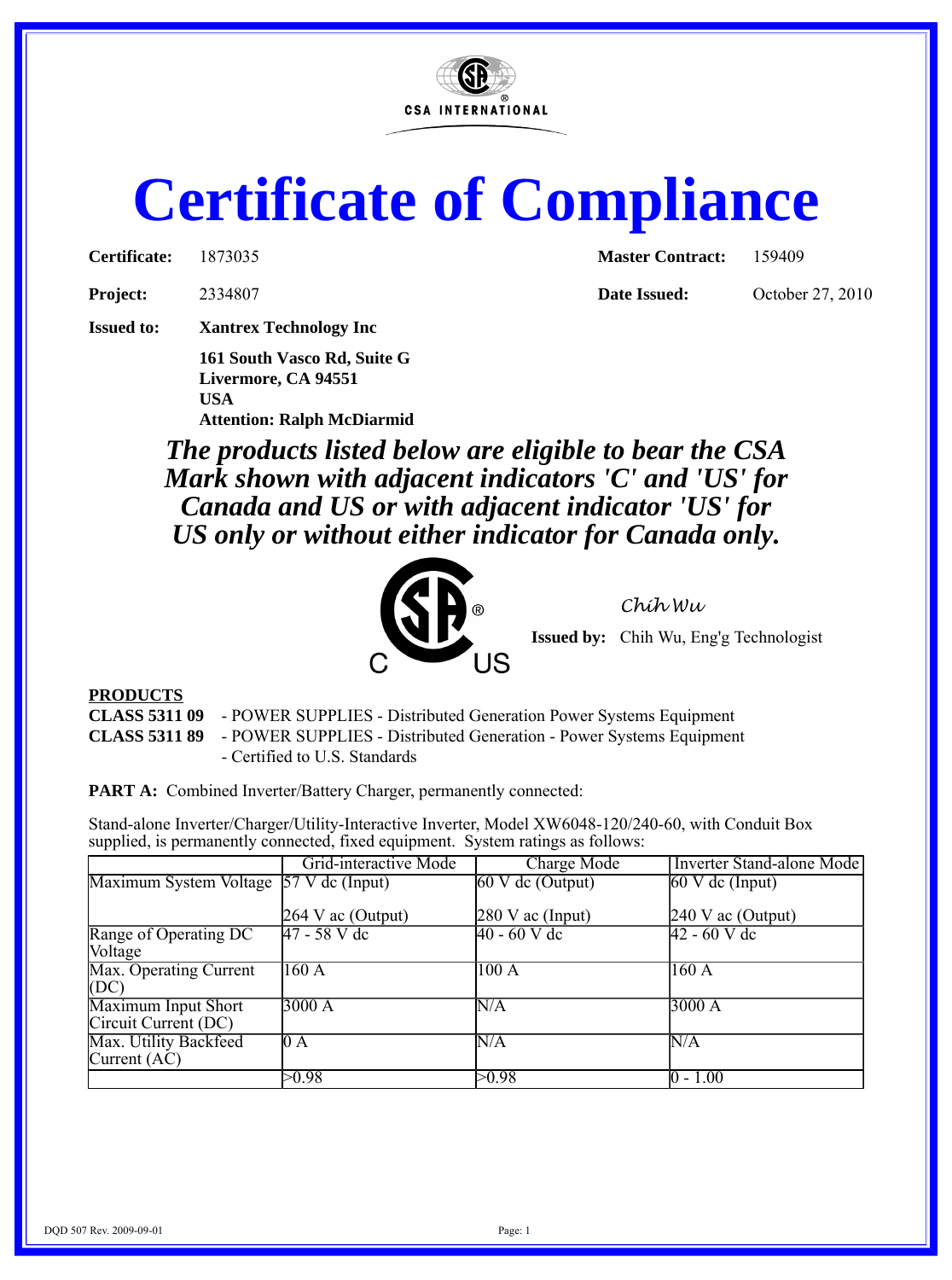

**Project:** 2334807 **Date Issued:** October 27, 2010

| <b>Output Power Factor</b><br>Rating                                                                         |                     |                         |                         |
|--------------------------------------------------------------------------------------------------------------|---------------------|-------------------------|-------------------------|
| <b>Operating Voltage Range</b><br>(AC)                                                                       | 211 - 264 V ac      | $156 - 280$ V ac        | $120/240$ V ac          |
| <b>Operating Frequency</b><br>Range                                                                          | $59.4 - 60.4$ Hz    | $52 - 68$ Hz            | $60$ Hz                 |
| Nominal Output Voltage<br>(AC)                                                                               | $240 \text{ V}$ ac  | $50.4 V d$ c            | 120/240 V ac            |
| Nominal Output Frequency 60 Hz                                                                               |                     | $\overline{\text{N/A}}$ | $60$ Hz                 |
| <b>Maximum Continuous</b><br>Output Current (AC or DC)                                                       | $30 \text{ Arms}$   | $100$ Adc               | $25 \text{ Arms}$       |
| <b>Maximum Continuous</b><br>Output Power (AC)                                                               | 6000W               | 5600 W                  | 6000W                   |
| Maximum Output Fault<br>Current and Duration                                                                 | $425A$ pk           | $5150A$ pk              | $925A$ pk               |
|                                                                                                              | $-0.4$ milliseconds | $\sim$ 1 milliseconds   | $\sim 0.5$ milliseconds |
| Maximum Output<br>Overcurrent Protection                                                                     | 60A                 | 250A                    | 30A                     |
| <b>Utility Interconnection</b><br>Voltage and Frequency Trip<br>Limits and Trip Times                        | See Note 2 below    | N/A                     | $\overline{\text{N/A}}$ |
| Synchronization In-rush<br>Current                                                                           | $0\,\mathrm{A}$     | $\overline{\text{N/A}}$ | $\overline{\text{N/A}}$ |
| Trip Limit and Trip Time                                                                                     | $+/-3V L-L$         | $\overline{\text{N/A}}$ | $\overline{\text{N/A}}$ |
| Accuracy                                                                                                     | $+/-1.5V L-N$       |                         |                         |
|                                                                                                              | $+/-0.05$ Hz        |                         |                         |
|                                                                                                              | $+/-15\%$ trip time |                         |                         |
| Normal Operation<br>Temperature Range                                                                        | See Note 1 below.   | See Note 1 below.       | See Note 1 below.       |
| Output Power Temperature See Note 1 below.<br>Derating and Maximum<br><b>Full Power Operating</b><br>Ambient |                     | See Note 1 below.       | See Note 1 below.       |

| Device                                                                 | $(865 - 1)$<br>1000<br><b>XW6048</b>                    |
|------------------------------------------------------------------------|---------------------------------------------------------|
| Protection<br>Instruments)<br>, processor<br>lexas<br>Main<br>$\alpha$ | BN <sub>3</sub><br>$\overline{00}$<br>$\overline{1.07}$ |

Notes: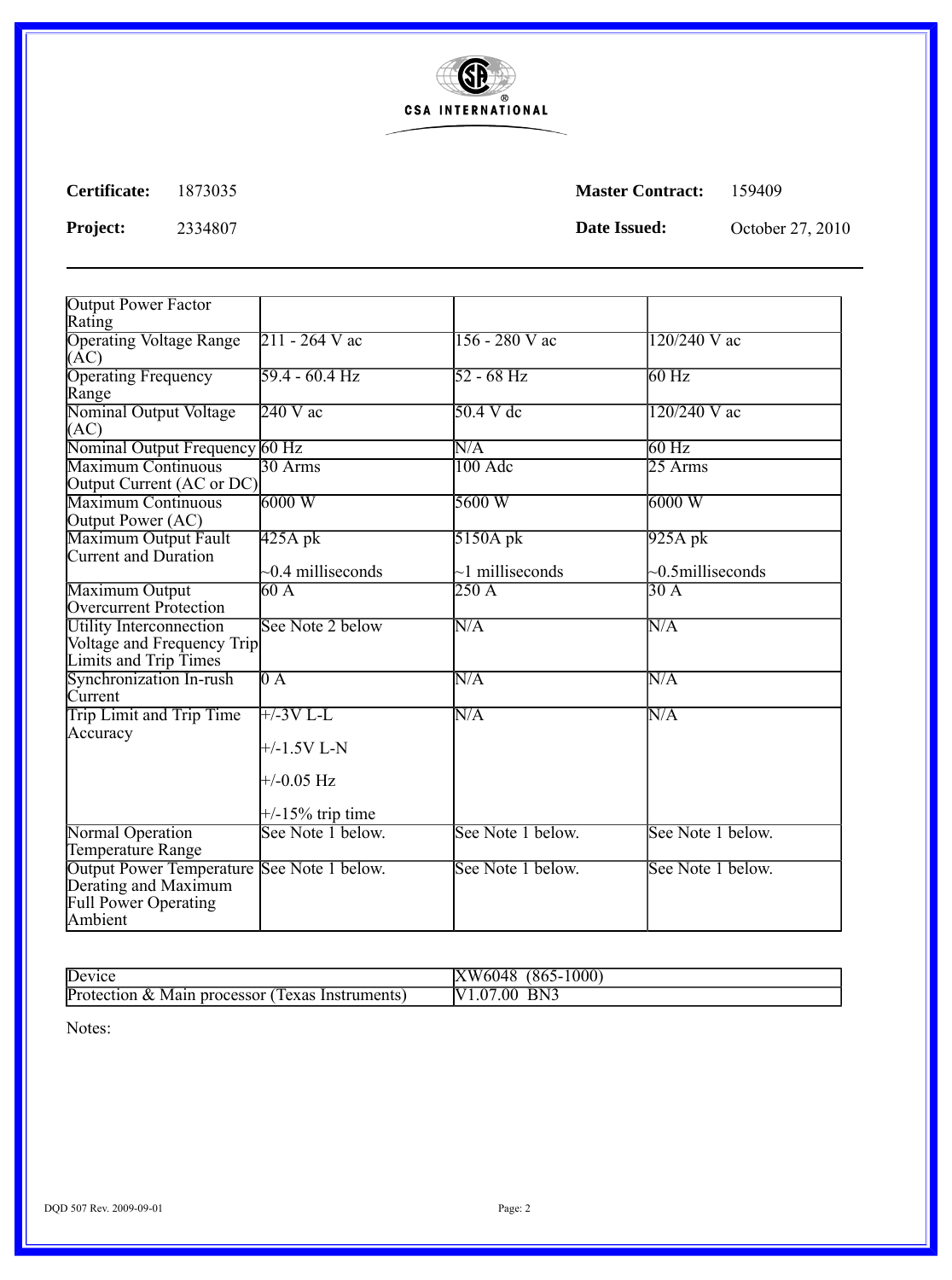

| Certificate:    | 1873035 | <b>Master Contract:</b> | 159409           |
|-----------------|---------|-------------------------|------------------|
| <b>Project:</b> | 2334807 | Date Issued:            | October 27, 2010 |

1. Derated operation for elevated ambient temperatures: rated 6000 W continuous from -25°C to 40°C, Operates at reduced power at temperatures above these ratings to 70°C max; refer to operations manual for derating curves.

2. Utility Interconnection Voltage and Frequency Trip Limits and Trip Times:

| Condition | Simulated utility                        | Simulated utility      | Maximum time (sec)        |
|-----------|------------------------------------------|------------------------|---------------------------|
|           | source Voltage (V)                       | source Frequency (Hz)  | (cycles) at 60 Hza before |
|           |                                          |                        | cessation of current to   |
|           |                                          |                        | the simulated utility     |
|           | $\leq 0.50$ Vnorb                        | Rated                  | 0.16                      |
| B         | $0.50$ Vnorb $\leq$                      | Rated                  |                           |
|           | $V < 0.88$ Vnor                          |                        |                           |
|           | $1.10$ Vnorb <                           | Rated                  |                           |
|           | $V < 1.20$ Vnor                          |                        |                           |
|           | $\overline{1.20 \text{ V}}$ nor $\leq$ V | Rated                  | 0.16                      |
| E         | Rated                                    | f > 60.5               | 0.16                      |
| F         | Rated                                    | $f < (59.8 - 57.0)$    | $0.16 - 300$              |
|           |                                          |                        |                           |
|           |                                          | (Adjustable Set Point) | (Adjustable)              |
|           | Rated                                    | f < 57.0               | 0.16                      |

Voltage and frequency limits for utility Interaction

3. All models meet the surge requirements of IEEE C62.41.2-2002, Location Category B (6kV). Tests were done using ringwave and combination waveforms, both polarities, for common mode and differential mode coupling, 20 pulses each test. After surge testing the unit was operational with control functionally verified by frequency and voltage disconnect tests.

**PART B:** Stand-alone Inverter/Charger/Utility-Interactive Inverter, Model XW4024-120/240-60, with Conduit Box supplied, is permanently connected, fixed equipment. System ratings as follows:

|                                             | Grid-interactive Mode | <b>Charge Mode</b> | Inverter Stand-alone Mode                    |
|---------------------------------------------|-----------------------|--------------------|----------------------------------------------|
| Maximum System Voltage 29 V dc (Input)      |                       | $32$ V dc (Output) | $\overline{32 \text{ V} \text{ dc}}$ (Input) |
|                                             | 264 V ac (Output)     | $264$ V ac (Input) | $264$ V ac (Output)                          |
| Range of Operating DC<br><b>Voltage</b>     | 23 - 29 V dc          | 22 - 32 V dc       | $22 - 30$ V dc                               |
| Max. Operating Current<br>(DC)              | 220A                  | 150 A              | 220 A                                        |
| Maximum Input Short<br>Circuit Current (DC) | 3000 A                | N/A                | 3000A                                        |
| Max. Utility Backfeed<br>Current $(AC)$     | 10 A                  | IN/A               | N/A                                          |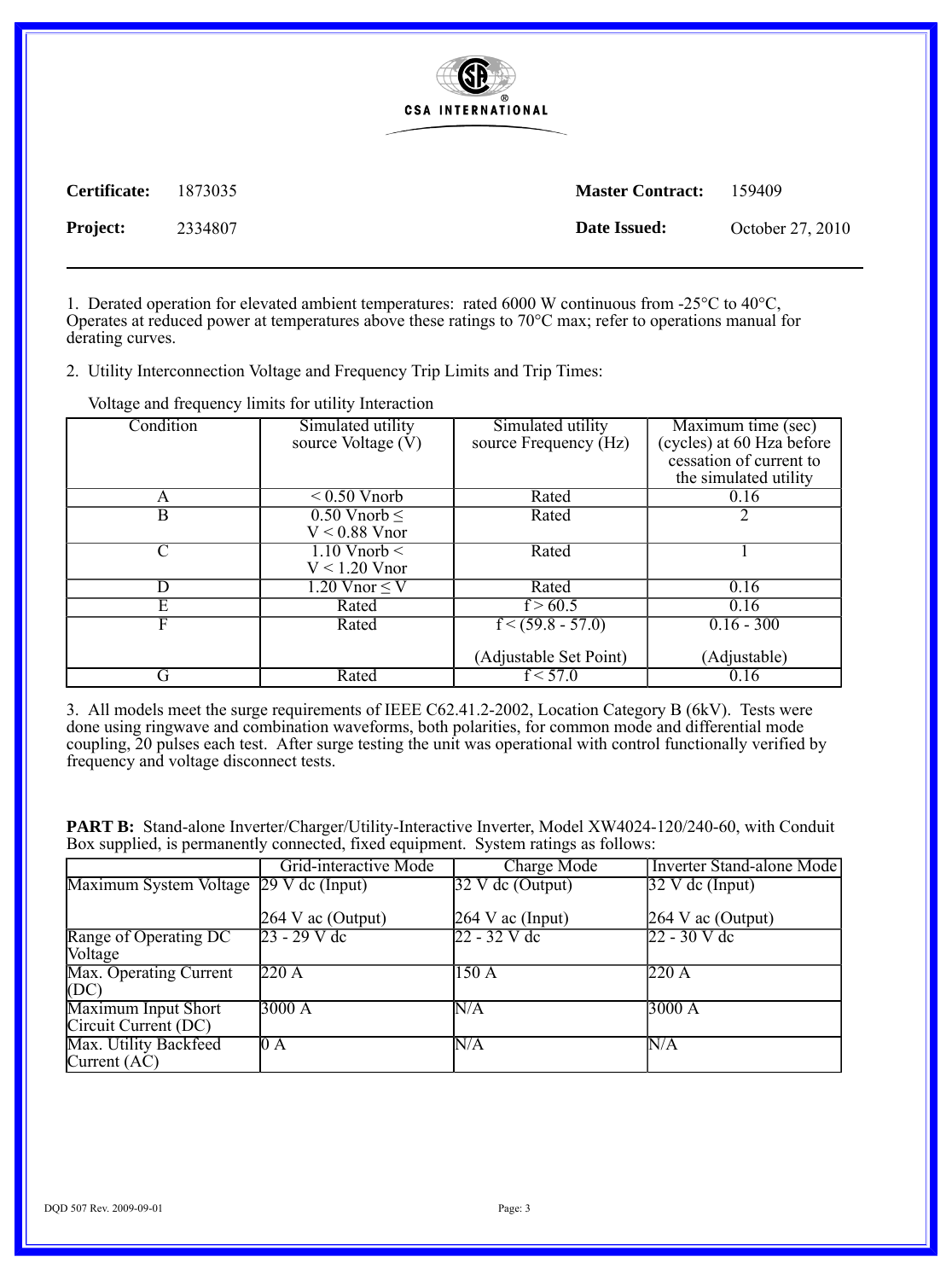

**Project:** 2334807 **Date Issued:** October 27, 2010

| <b>Output Power Factor</b><br>Rating                                                              | >0.98                                                               | >0.98                 | $ 0 - 1.00 $            |
|---------------------------------------------------------------------------------------------------|---------------------------------------------------------------------|-----------------------|-------------------------|
| <b>Operating Voltage Range</b><br>(AC)                                                            | 211 - 264 V ac                                                      | $120/240$ V ac        | $120/240$ V ac          |
| <b>Operating Frequency</b><br>Range                                                               | $59.4 - 60.4$ Hz                                                    | $52 - 68$ Hz          | $60$ Hz                 |
| Nominal Output Voltage<br>(AC)                                                                    | $240 \text{ V}$ ac                                                  | $25.2 \text{ V}$ dc   | $120/240$ V ac          |
| Nominal Output Frequency 60 Hz                                                                    |                                                                     | N/A                   | $60$ Hz                 |
| <b>Maximum Continuous</b><br>Output Current (AC or DC)                                            | 18 Arms                                                             | 150 Adc               | 18 Arms                 |
| <b>Maximum Continuous</b><br>Output Power (AC)                                                    | $\overline{4000}$ W                                                 | 4000W                 | 4000W                   |
| Maximum Output Fault<br>Current and Duration                                                      | $80A$ pk                                                            | 6500A pk              | $25A$ rms               |
|                                                                                                   | $\sim$ 25 milliseconds                                              | $\sim$ 1 milliseconds | $\sim$ 330 milliseconds |
| Maximum Output<br>Overcurrent Protection                                                          | 60A                                                                 | 250 A                 | 60 A                    |
| <b>Utility Interconnection</b><br>Voltage and Frequency Trip<br>Limits and Trip Times             | See Note 2 below                                                    | N/A                   | $\overline{\text{N/A}}$ |
| Synchronization In-rush<br>Current                                                                | $0\,\mathrm{A}$                                                     | N/A                   | $\overline{\text{N/A}}$ |
| Trip Limit and Trip Time<br>Accuracy                                                              | $+/-3V L-L$<br>$+/-1.5V L-N$<br>$+/-0.05$ Hz<br>$+/-15\%$ trip time | N/A                   | $\overline{\text{N/A}}$ |
| Normal Operation<br>Temperature Range                                                             | See Note 1 below.                                                   | See Note 1 below.     | See Note 1 below.       |
| <b>Output Power Temperature</b><br>Derating and Maximum<br><b>Full Power Operating</b><br>Ambient | See Note 1 below.                                                   | See Note 1 below.     | See Note 1 below.       |

| Device                | $(865 - 1)$<br>402<br>$\overline{\text{VW}}$<br>1010<br>r 1 4 |
|-----------------------|---------------------------------------------------------------|
| Firmware<br>Processor | BN <sub>3</sub><br>.00<br>$.0^\circ$<br>v                     |

Notes: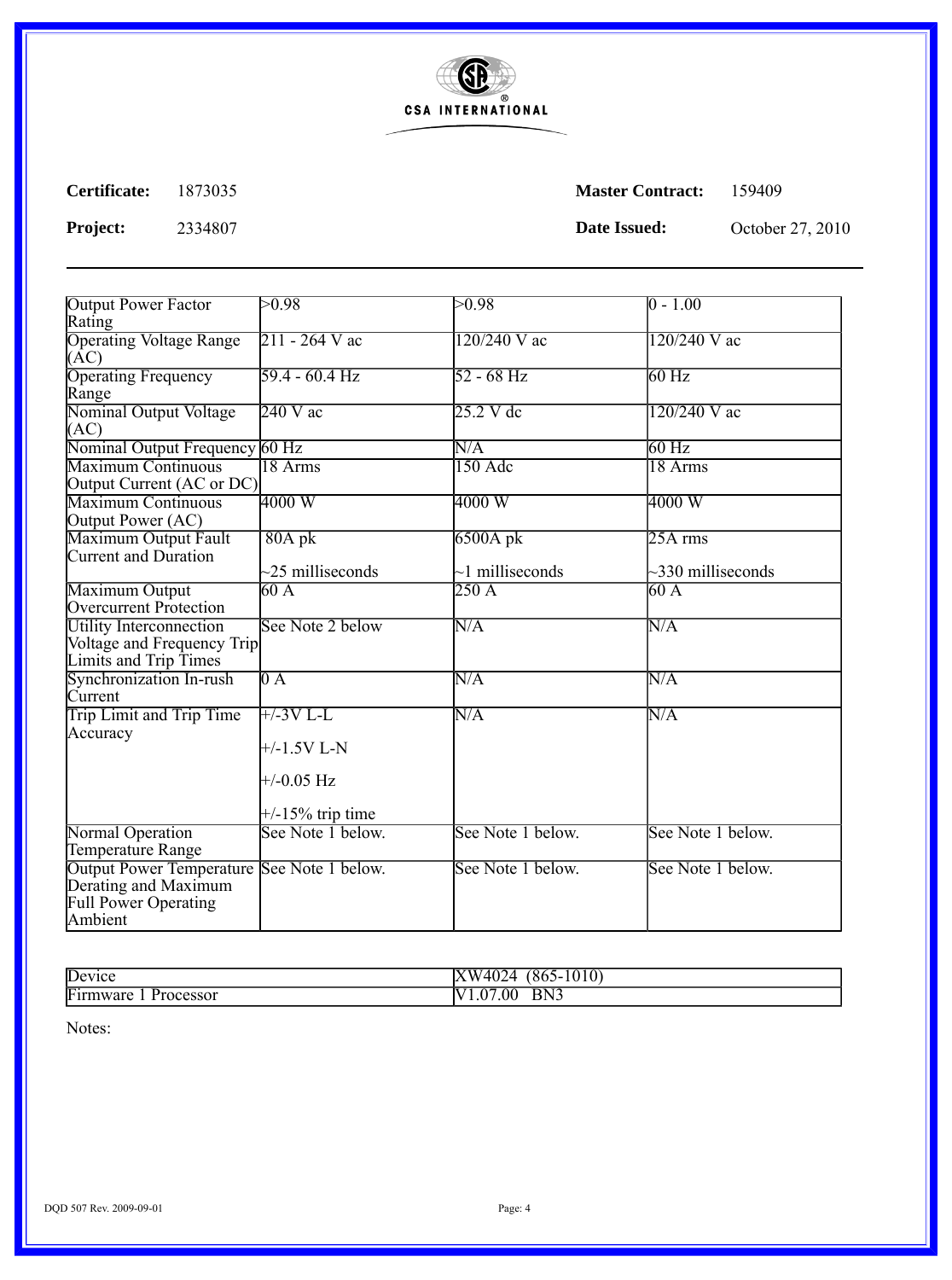

| <b>Certificate:</b> 1873035 |         | <b>Master Contract:</b> | 159409           |
|-----------------------------|---------|-------------------------|------------------|
| <b>Project:</b>             | 2334807 | Date Issued:            | October 27, 2010 |

1. Derated operation for elevated ambient temperatures: rated 4000 W continuous from -25°C to 40°C Operates at reduced power at temperatures above these ratings to 70°C max; refer to operations manual.

2. Utility Interconnection Voltage and Frequency Trip Limits and Trip Times:

| Condition | Simulated utility               | Simulated utility      | Maximum time (sec)        |
|-----------|---------------------------------|------------------------|---------------------------|
|           | source Voltage $(V)$            | source Frequency (Hz)  | (cycles) at 60 Hza before |
|           |                                 |                        | cessation of current to   |
|           |                                 |                        |                           |
|           |                                 |                        | the simulated utility     |
|           |                                 |                        |                           |
| A         | $\leq 0.50$ Vnorb               | Rated                  | 0.16                      |
| B         | $0.50$ Vnorb $\leq$             | Rated                  |                           |
|           | $V < 0.88$ Vnor                 |                        |                           |
|           | $1.10$ Vnorb $\leq$             |                        |                           |
|           |                                 | Rated                  |                           |
|           | $V < 1.20$ Vnor                 |                        |                           |
| D         | $\overline{1.20}$ Vnor $\leq$ V | Rated                  | 0.16                      |
| E         | Rated                           | f > 60.5               | 0.16                      |
| F         | Rated                           | $f < (59.8 - 57.0)$    | $0.16 - 300$              |
|           |                                 |                        |                           |
|           |                                 | (Adjustable Set Point) | (Adjustable)              |
|           |                                 |                        |                           |
| G         | Rated                           | f < 57.0               | 0.16                      |

Voltage and frequency limits for utility Interaction

3. All models meet the surge requirements of IEEE C62.41.2-2002, Location Category B (6kV). Tests were done using ringwave and combination waveforms, both polarities, for common mode and differential mode coupling, 20 pulses each test. After surge testing the unit was operational with control functionally verified by frequency and voltage disconnect tests.

PART C: Stand-alone Inverter/Charger/Utility-Interactive Inverter, Model XW4548-120/240-60, with Conduit Box supplied, is permanently connected, fixed equipment. System ratings as follows:

|                                             | Grid-interactive Mode | <b>Charge Mode</b> | <b>Inverter Stand-alone Mode</b> |
|---------------------------------------------|-----------------------|--------------------|----------------------------------|
| Maximum System Voltage 58 V dc (Input)      |                       | $64$ V dc (Output) | $64$ V dc (Input)                |
|                                             | $264$ V ac (Output)   | $264$ V ac (Input) | $264$ V ac (Output)              |
| Range of Operating DC<br><b>Voltage</b>     | $46 - 58$ V dc        | 44 - 64 V dc       | 44 - 64 V dc                     |
| Max. Operating Current<br>(DC)              | 120A                  | 85A                | 120 A                            |
| Maximum Input Short<br>Circuit Current (DC) | 3000 A                | $\rm N/A$          | 3000 A                           |
| Max. Utility Backfeed<br>Current $(AC)$     | 0A                    | N/A                | N/A                              |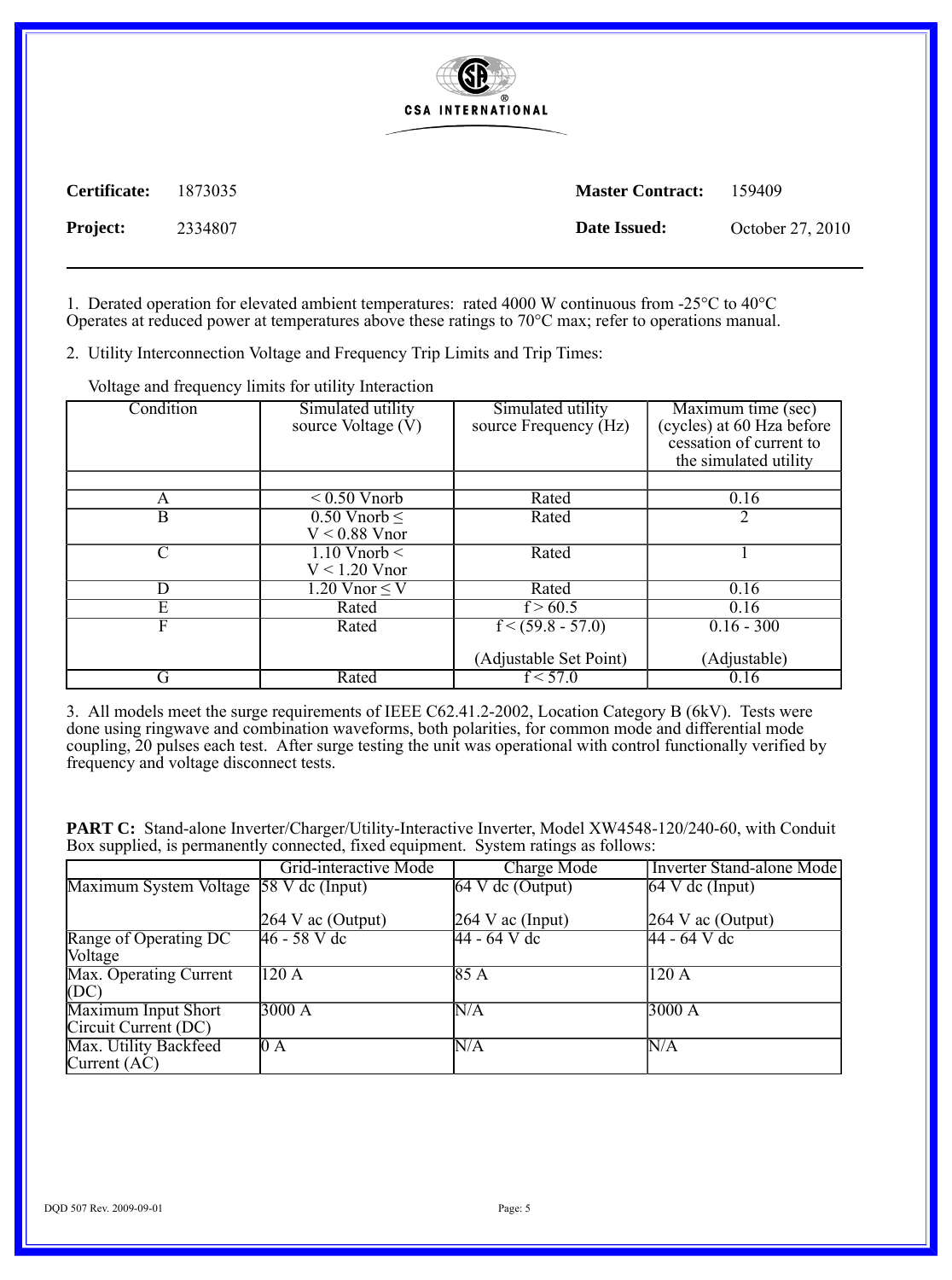

**Project:** 2334807 **Date Issued:** October 27, 2010

| <b>Output Power Factor</b><br>Rating                                                                         | >0.98               | >0.98                   | $ 0 - 1.00 $            |
|--------------------------------------------------------------------------------------------------------------|---------------------|-------------------------|-------------------------|
| <b>Operating Voltage Range</b><br>(AC)                                                                       | $211 - 264$ V ac    | $120/240$ V ac          | $120/240$ V ac          |
| <b>Operating Frequency</b><br>Range                                                                          | $59.4 - 60.4$ Hz    | $52 - 68$ Hz            | $60$ Hz                 |
| Nominal Output Voltage<br>(AC)                                                                               | $240 \text{ V}$ ac  | $50.4 V d$ c            | $240 \text{ V}$ ac      |
| Nominal Output Frequency 60 Hz                                                                               |                     | N/A                     | $60$ Hz                 |
| <b>Maximum Continuous</b><br>Output Current (AC or DC)                                                       | $20 \text{ Arms}$   | $85$ Adc                | $20 \text{ Arms}$       |
| <b>Maximum Continuous</b><br>Output Power (AC)                                                               | 4500 W              | 4500 W                  | 4500 W                  |
| Maximum Output Fault<br>Current and Duration                                                                 | $425A$ pk           | $5150A$ pk              | $925A$ pk               |
|                                                                                                              | $-0.4$ milliseconds | $\sim$ 1 milliseconds   | $\sim 0.5$ milliseconds |
| Maximum Output<br>Overcurrent Protection                                                                     | 60A                 | 250A                    | 30A                     |
| <b>Utility Interconnection</b><br>Voltage and Frequency Trip<br>Limits and Trip Times                        | See Note 2 below    | $\overline{\text{N/A}}$ | $\overline{\text{N/A}}$ |
| Synchronization In-rush<br>Current                                                                           | $0\overline{A}$     | N/A                     | N/A                     |
| Trip Limit and Trip Time                                                                                     | $+/-3V L-L$         | N/A                     | N/A                     |
| Accuracy                                                                                                     | $+/-1.5V L-N$       |                         |                         |
|                                                                                                              | $+/-0.05$ Hz        |                         |                         |
|                                                                                                              | $+/-15\%$ trip time |                         |                         |
| Normal Operation<br>Temperature Range                                                                        | See Note 1 below.   | See Note 1 below.       | See Note 1 below.       |
| Output Power Temperature See Note 1 below.<br>Derating and Maximum<br><b>Full Power Operating</b><br>Ambient |                     | See Note 1 below.       | See Note 1 below.       |

| Device           | $\pi$<br>XW4548<br>$\sqrt{865-1005}$<br>'Xantrex part no. |
|------------------|-----------------------------------------------------------|
| Protection $\&$  | BN <sub>3</sub>                                           |
| Texas            | $.00\,$                                                   |
| Main processor ( | V)                                                        |
| Instruments)     | .07                                                       |

Notes: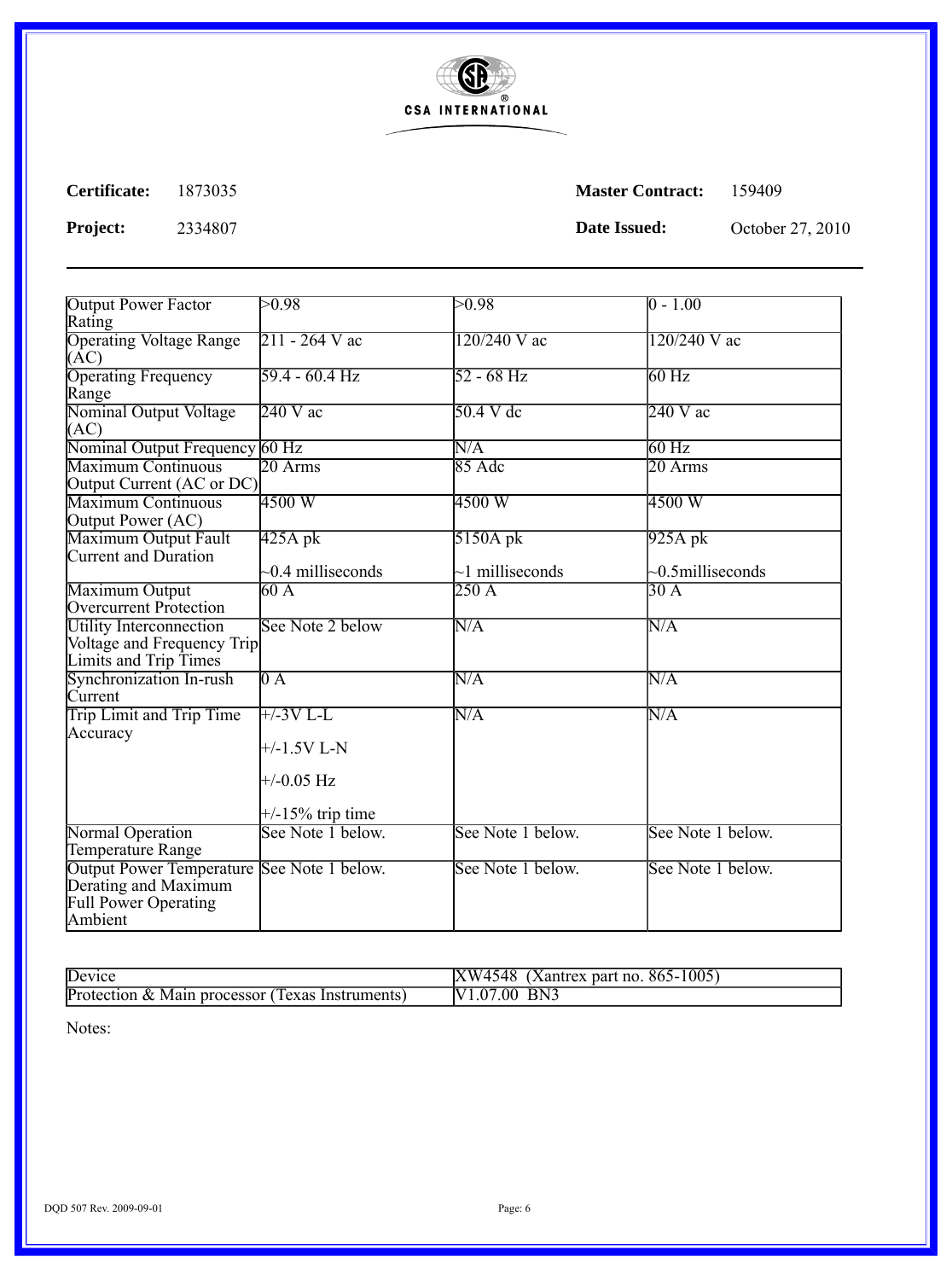

| Certificate:    | 1873035 | <b>Master Contract:</b> | 159409           |
|-----------------|---------|-------------------------|------------------|
| <b>Project:</b> | 2334807 | Date Issued:            | October 27, 2010 |

1. Derated operation for elevated ambient temperatures: rated 4500 W continuous from -25°C to 40°C. Operates at reduced power at temperatures above these ratings to 70°C max; refer to operations manual for derating curves.

2. Utility Interconnection Voltage and Frequency Trip Limits and Trip Times:

Voltage and frequency limits for utility Interaction

| Condition                | Simulated utility source               | Maximum time (sec) (cycles)<br>at 60 Hza before cessation of<br>current to the simulated utility |  |
|--------------------------|----------------------------------------|--------------------------------------------------------------------------------------------------|--|
| Voltage $(\overline{V})$ | Frequency (Hz)                         |                                                                                                  |  |
|                          |                                        |                                                                                                  |  |
| А                        | $\leq 0.50$ Vnorb                      | Rated                                                                                            |  |
| Β                        | $0.50$ Vnorb $\leq$ V $\leq$ 0.88 Vnor | Rated                                                                                            |  |
|                          | $1.10$ Vnorb $\leq$ V $\leq$ 1.20 Vnor | Rated                                                                                            |  |
|                          | 1.20 $Vnor \leq V$                     | Rated                                                                                            |  |
| E                        | Rated                                  | f > 60.5                                                                                         |  |
| F                        | Rated                                  | $f < (59.8 - 57.0)$                                                                              |  |
|                          |                                        | (Adjustable Set Point)                                                                           |  |
| G                        | Rated                                  | f < 57.0                                                                                         |  |

3. All models meet the surge requirements of IEEE C62.41.2-2002, Location Category B (6kV). Tests were done using ringwave and combination waveforms, both polarities, for common mode and differential mode coupling, 20 pulses each test. After surge testing the unit was operational with control functionally verified by frequency and voltage disconnect tests.

**PART D:** AC/DC power distribution panel (PDP), Model XW PDP, permanently connected.

| Maximum System Voltage (DC)            | $150 \text{ V}$ dc                        |
|----------------------------------------|-------------------------------------------|
| Maximum Battery System Voltage         | $62$ V dc $(48$ V nominal)                |
| Maximum System Voltage (AC)            | $140/280$ V ac                            |
| Maximum. Operating Current (DC)        | $150 \text{ A}$ (PV)                      |
| Maximum Continuous Output Current (AC) | $ 48 \text{ A}$ (2-pole Grid) x3 circuits |
| Maximum Continuous Output Current (AC) | $ 48 \text{ A} (2-pole Gen) x3$ circuits  |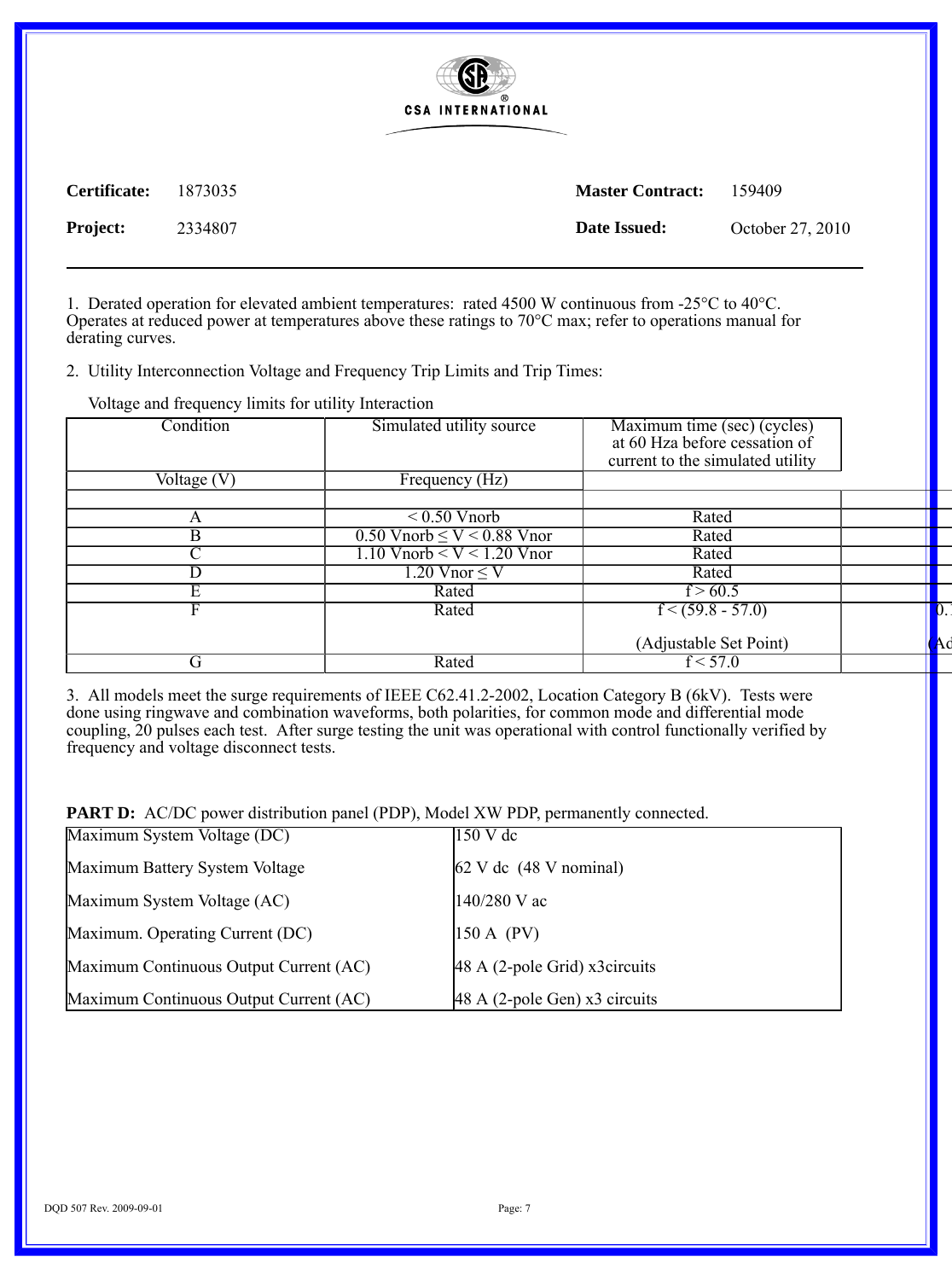

**Project:** 2334807 **Date Issued:** October 27, 2010

| Maximum Continuous Output Current (AC) | $ 48 \text{ A}$ (2-pole Load) x3 circuits |  |
|----------------------------------------|-------------------------------------------|--|
| Maximum Continuous Power (AC)          | $3 \times 6000 \text{ W}$                 |  |
| Maximum Continuous Power (DC)          | $2 \times 3400 \text{ W}$                 |  |
| Maximum Over-current Protection (AC)   | 60A                                       |  |
| Maximum Over-current Protection (DC)   | 250 A                                     |  |

Notes:

1. Evaluated for use with up to three CSA Certified XW Series Inverter/Chargers with up to two CSA Certified XW-MPPT60-150 Charge Controllers. This accessory is a circuit-breaker sub-panel that provides a balanceof-system. It accommodates both AC and DC circuit breakers for over-current protection and disconnect functionality for the XW6048, XW4548 and XW4024 inverter chargers, XW-MPPT charge controllers, AC generators and the AC load circuits.

PART E: Combined Inverter/Battery Charger, permanently connected. Stand-alone Inverter/Charger/Utility-Interactive Inverter, Model XW6048-120-60, with Conduit Box supplied, is permanently connected, fixed equipment. This model is physically identical to that in Part A and is configured at time of installation by changing AC transformer terminal connections inside wiring compartment. System ratings as follows:

|                                                    | Grid-interactive Mode | Charge Mode                           | <b>Inverter Stand-alone Mode</b> |
|----------------------------------------------------|-----------------------|---------------------------------------|----------------------------------|
| Maximum System Voltage 57 V dc (Input)             |                       | $\overline{60 \text{ V}}$ dc (Output) | $60 V$ dc (Input)                |
|                                                    | 132 V ac (Output)     | $140$ V ac (Input)                    | $120$ V ac (Output)              |
| Range of Operating DC<br>Voltage                   | 47 - 58 V de          | 40 - 60 V dc                          | $42 - 60$ V dc                   |
| Max. Operating Current<br>(DC)                     | 160A                  | 100A                                  | 160A                             |
| <b>Maximum Input Short</b><br>Circuit Current (DC) | 3000A                 | $\overline{\text{N/A}}$               | 3000A                            |
| Max. Utility Backfeed<br>Current $(AC)$            | $0\overline{A}$       | $\overline{\rm N/A}$                  | N/A                              |
| Output Power Factor<br>Rating                      | >0.98                 | >0.98                                 | $ 0 - 1.00 $                     |
| <b>Operating Voltage Range</b><br>(AC)             | $105.6 - 132$ V ac    | 78 - 140 V ac                         | $120 \text{ V}$ ac               |
| <b>Operating Frequency</b><br>Range                | 59.4 - 60.4 Hz        | $52 - 68$ Hz                          | $60$ Hz                          |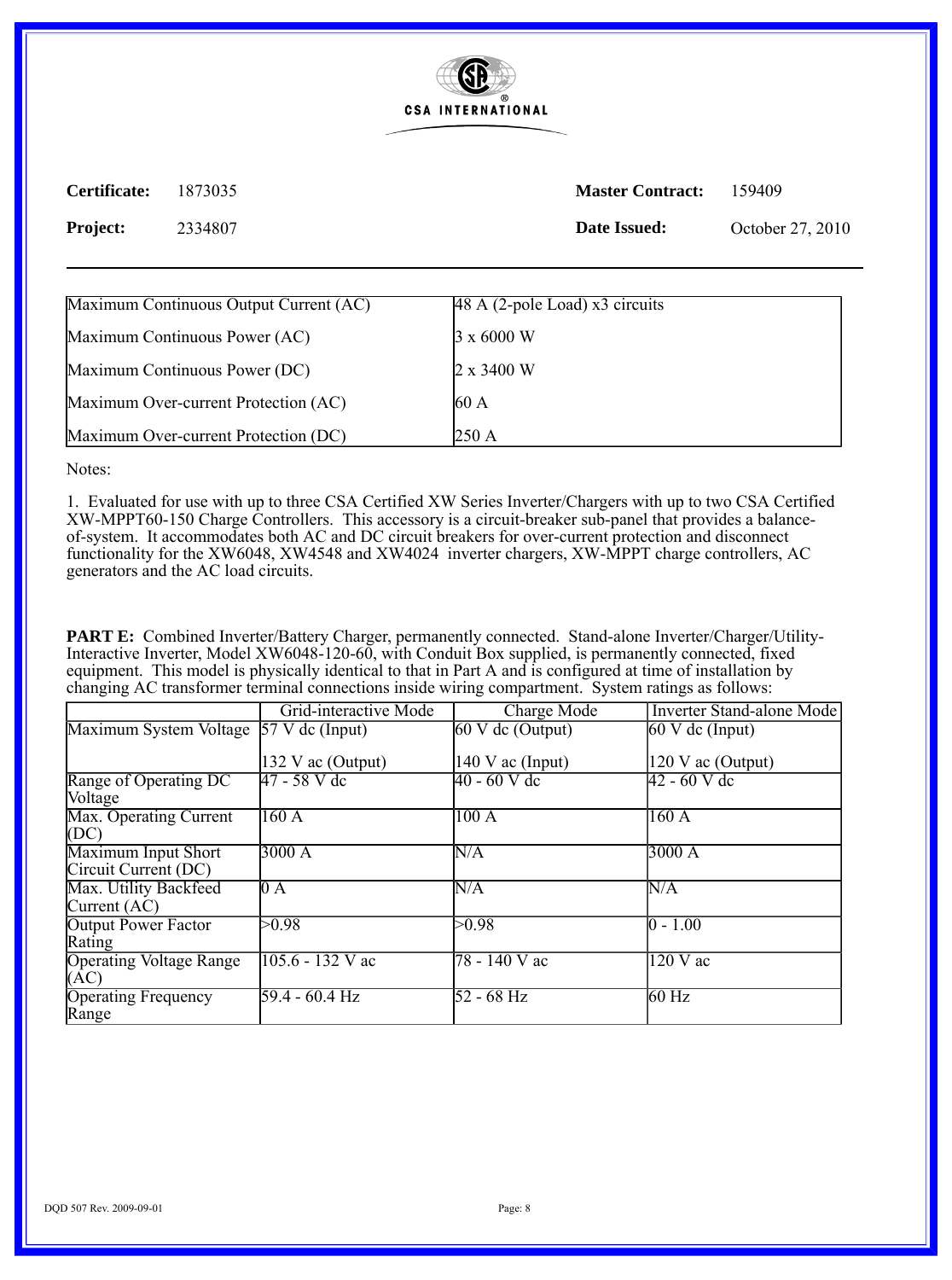

**Project:** 2334807 **Date Issued:** October 27, 2010

| Nominal Output Voltage<br>(AC)                                                                               | $120 \text{ V}$ ac                                                   | $50.4 V$ dc             | $120 V$ ac              |
|--------------------------------------------------------------------------------------------------------------|----------------------------------------------------------------------|-------------------------|-------------------------|
| Nominal Output Frequency 60 Hz                                                                               |                                                                      | N/A                     | $60$ Hz                 |
| <b>Maximum Continuous</b><br>Output Current (AC or DC)                                                       | 48 Arms                                                              | $100$ Adc               | 48 Arms                 |
| Maximum Continuous<br>Output Power (AC)                                                                      | 5760W                                                                | 5600 W                  | 5760W                   |
| Maximum Output Fault<br>Current and Duration                                                                 | $200A$ pk                                                            | $5150A$ pk              | 180Apk                  |
|                                                                                                              | $\sim$ 8 milliseconds                                                | $\sim$ 1 milliseconds   | $\sim$ 8 milliseconds   |
| Maximum Output<br>Overcurrent Protection                                                                     | 60 A                                                                 | 250A                    | 60 A                    |
| Utility Interconnection<br>Voltage and Frequency Trip<br>Limits and Trip Times                               | See Note 2 below                                                     | $\overline{\text{N/A}}$ | $\overline{\text{N/A}}$ |
| Synchronization In-rush<br>Current                                                                           | $0\,\mathrm{A}$                                                      | N/A                     | N/A                     |
| <b>Trip Limit and Trip Time</b><br>Accuracy                                                                  | $\pm$ /-3V L-L<br>+/-1.5V L-N<br>$+/-0.05$ Hz<br>$+/-15\%$ trip time | $\overline{\rm N/A}$    | N/A                     |
| Normal Operation<br>Temperature Range                                                                        | See Note 1 below.                                                    | See Note 1 below.       | See Note 1 below.       |
| Output Power Temperature See Note 1 below.<br>Derating and Maximum<br><b>Full Power Operating</b><br>Ambient |                                                                      | See Note 1 below.       | See Note 1 below.       |

| Device         | $000 -$<br>$865 - 1$<br>XW6048 |
|----------------|--------------------------------|
| Protection $&$ | <b>RNQ</b>                     |
| processor      | .00.                           |
| : Instruments) | .07                            |
| Texas          | v                              |
| Main           | UIL.                           |

Notes:

1. Derated operation for elevated ambient temperatures: rated 5760 W continuous from -25°C to 40°C. Operates at reduced power at temperatures above these ratings to 70°C max; refer to operations manual for derating curves.

2. Utility Interconnection Voltage and Frequency Trip Limits and Trip Times (See Part A)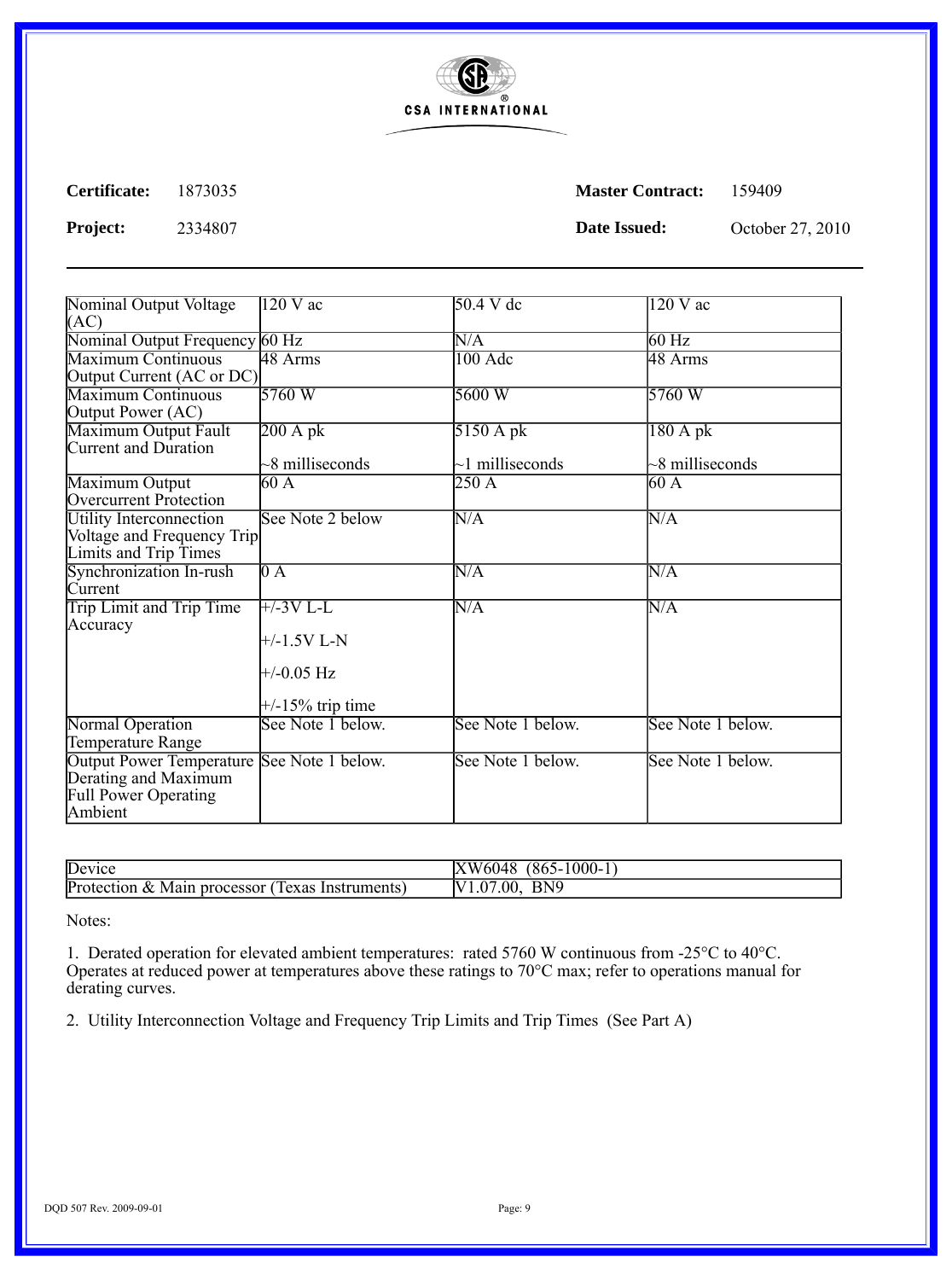

**Project:** 2334807 **Date Issued:** October 27, 2010

PART F: Combined Inverter/Battery Charger, permanently connected. Stand-alone Inverter/Charger/Utility-Interactive Inverter, Model XW4024-120-60, with Conduit Box supplied, is permanently connected, fixed equipment. This model is physically identical to that in Part B and is configured at time of installation by changing AC transformer terminal connections inside wiring compartment. System ratings as follows:

|                                                                                | Grid-interactive Mode        | Charge Mode             | <b>Inverter Stand-alone Mode</b> |
|--------------------------------------------------------------------------------|------------------------------|-------------------------|----------------------------------|
| Maximum System Voltage                                                         | $29$ V dc (Input)            | 32 V dc (Output)        | $32 \text{ V}$ dc (Input)        |
|                                                                                | 132 Vac (Output)             | 140 Vac (Input)         | 120 Vac (Output)                 |
| Range of Operating DC<br>Voltage                                               | $23 - 29 \text{ V}$ dc       | $22 - 32 \text{ V}$ dc  | $22 - 30 \text{ V}$ dc           |
| Max. Operating Current<br>(DC)                                                 | 220A                         | 150A                    | 220A                             |
| Maximum Input Short<br>Circuit Current (DC)                                    | 3000 A                       | $\overline{\text{N/A}}$ | 3000 A                           |
| Max. Utility Backfeed<br>Current (AC)                                          | $0\overline{A}$              | N/A                     | N/A                              |
| <b>Output Power Factor</b><br>Rating                                           | >0.98                        | >0.98                   | $0 - 1.00$                       |
| <b>Operating Voltage Range</b><br>(AC)                                         | 105.6 - 132 V ac             | 78 - 140 V ac           | $120 V$ ac                       |
| <b>Operating Frequency</b><br>Range                                            | $59.4 - 60.4$ Hz             | $52 - 68$ Hz            | $60$ Hz                          |
| Nominal Output Voltage<br>(AC)                                                 | $120 V$ ac                   | $25.2$ V dc             | $120 V$ ac                       |
| Nominal Output Frequency 60 Hz                                                 |                              | $\overline{\text{N/A}}$ | $60$ Hz                          |
| <b>Maximum Continuous</b><br>Output Current (AC or DC)                         | $36 \text{ Arms}$            | 150 Adc                 | 48 Arms                          |
| Maximum Continuous<br>Output Power (AC)                                        | 4000W                        | 4000 W                  | $4000\mathrm{~W}$                |
| Maximum Output Fault                                                           | 89.6Arms @ 17 ms             | $6500A$ pk              | 125Arms $(a)$ 1.2 s duration     |
| Current and Duration                                                           | duration                     | ~1 milliseconds         |                                  |
| Maximum Output<br>Overcurrent Protection                                       | 60A                          | 250A                    | 60 A                             |
| Utility Interconnection<br>Voltage and Frequency Trip<br>Limits and Trip Times | See Note 2 below             | $\overline{\text{N/A}}$ | $\overline{\text{N/A}}$          |
| Synchronization In-rush<br>Current                                             | $\overline{0 A}$             | $\overline{\text{N/A}}$ | $\overline{\text{N/A}}$          |
| <b>Trip Limit and Trip Time</b><br>Accuracy                                    | $+/-3V L-L$<br>$+/-1.5V L-N$ | N/A                     | N/A                              |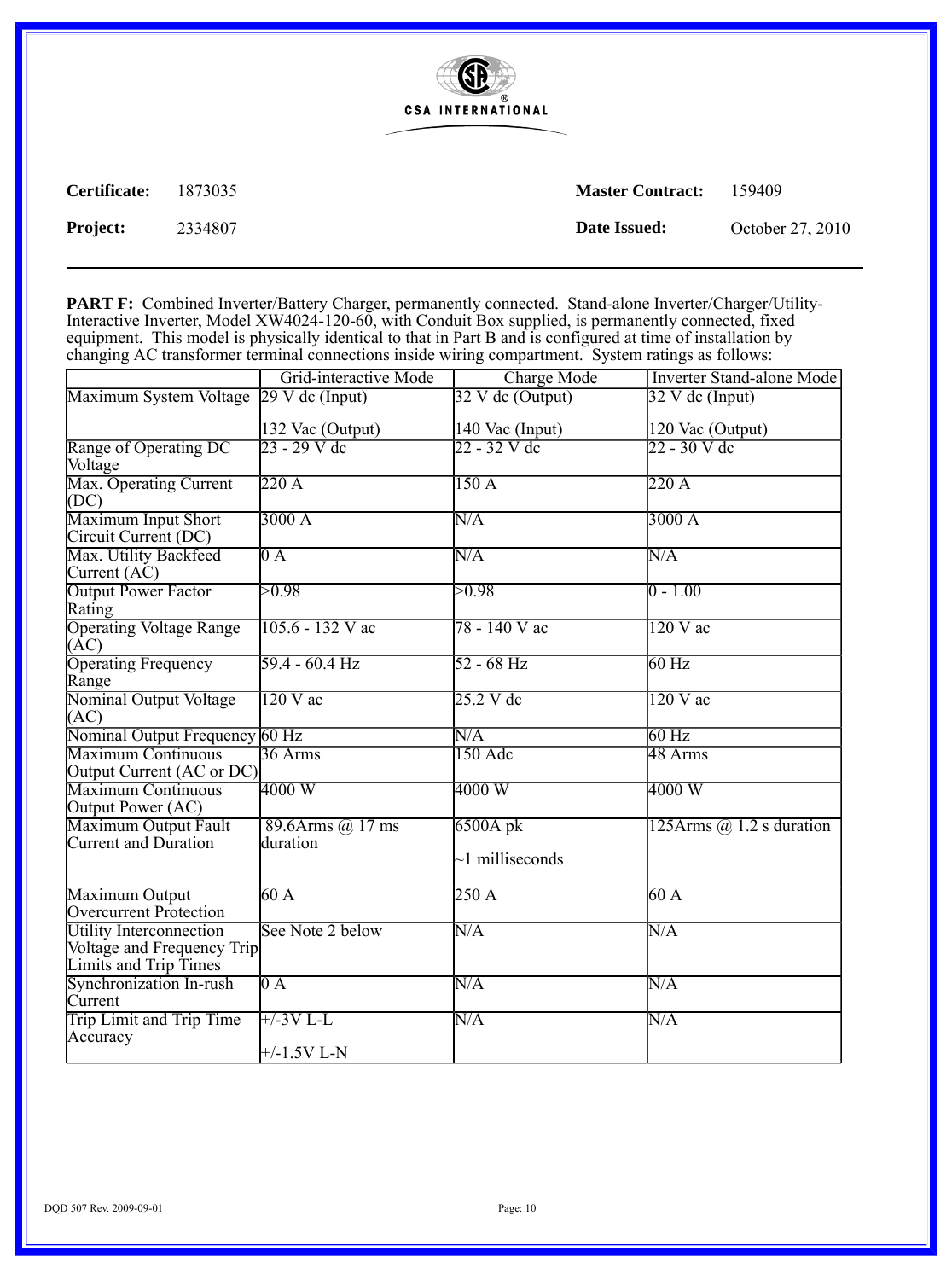

**Project:** 2334807 **Date Issued:** October 27, 2010

|                                                                                                                      | $\pm$ /-0.05 Hz       |                   |                   |
|----------------------------------------------------------------------------------------------------------------------|-----------------------|-------------------|-------------------|
|                                                                                                                      | $\pm$ /-15% trip time |                   |                   |
| Normal Operation<br>Temperature Range                                                                                | See Note 1 below.     | See Note 1 below. | See Note 1 below. |
| Output Power Temperature See Note 1 below.<br>Derating and Maximum<br><b>Full Power Operating</b><br><b>A</b> mbient |                       | See Note 1 below. | See Note 1 below. |

| Device                                                              | $865-$<br>$1010 -$<br>$\sqrt{2}$<br>ZW.<br>, ,<br><u>.</u><br>$TU$ . |
|---------------------------------------------------------------------|----------------------------------------------------------------------|
| Protection<br>processor<br>rexas<br>Instruments<br>Main<br>$\alpha$ | BN4<br>.00<br>$.0^-$                                                 |

Notes:

1. Derated operation for elevated ambient temperatures: rated 4000 W continuous from -25°C to 40°C. Operates at reduced power at temperatures above these ratings to 70°C max; refer to operations manual for derating curves.

2. Utility Interconnection Voltage and Frequency Trip Limits and Trip Times (See Part A)

PART G: Combined Inverter/Battery Charger, permanently connected. Stand-alone Inverter/Charger/Utility-Interactive Inverter, Model XW4548-120-60, with Conduit Box supplied, is permanently connected, fixed equipment. This model is physically identical to that in Part C and is configured at time of installation by changing AC transformer terminal connections inside wiring compartment. System ratings as follows:

|                                                     | Grid-interactive Mode | <b>Charge Mode</b>                    | Inverter Stand-alone Mode    |
|-----------------------------------------------------|-----------------------|---------------------------------------|------------------------------|
| Maximum System Voltage 58 V dc (Input)              |                       | $\overline{64 \text{ V d}c}$ (Output) | $\overline{64}$ V dc (Input) |
|                                                     | 132 V ac (Output)     | 132 V ac (Input)                      | 132 V ac (Output)            |
| Range of Operating DC<br><b>Voltage</b>             | 46 - 58 V dc          | 44 - 64 V dc                          | 44 - 64 V de                 |
| Max. Operating Current<br>(DC)                      | 120A                  | 85A                                   | 120A                         |
| Maximum Input Short<br>Circuit Current (DC)         | 3000 A                | N/A                                   | 3000A                        |
| Max. Utility Backfeed<br>Current $(AC)$             | 0 A                   | N/A                                   | N/A                          |
| <b>Output Power Factor</b><br>Rating                | >0.98                 | >0.98                                 | $ 0 - 1.00 $                 |
| <b>Operating Voltage Range</b><br>$(\overline{AC})$ | $105.6 - 132$ V ac    | 78 - 140 V ac                         | $120 \text{ V}$ ac           |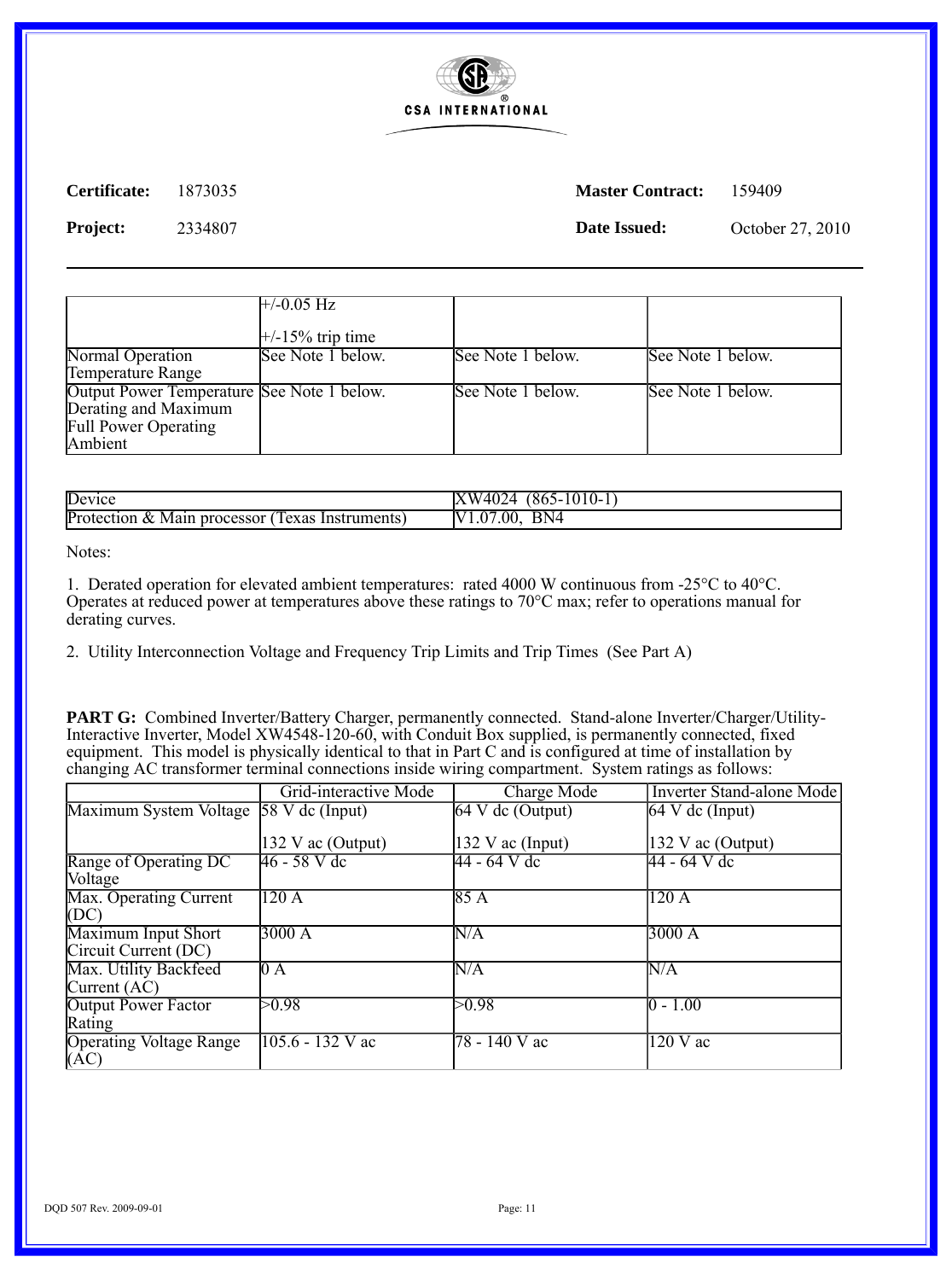

**Project:** 2334807 **Date Issued:** October 27, 2010

| <b>Operating Frequency</b><br>Range                                                                          | 59.4 - 60.4 Hz                                                      | $52 - 68$ Hz            | $60$ Hz                       |
|--------------------------------------------------------------------------------------------------------------|---------------------------------------------------------------------|-------------------------|-------------------------------|
| Nominal Output Voltage<br>(AC)                                                                               | $120 \text{ V}$ ac                                                  | $50.4 V d$ c            | $120 V$ ac                    |
| Nominal Output Frequency                                                                                     | $60$ Hz                                                             | $\overline{\text{N/A}}$ | $60$ Hz                       |
| <b>Maximum Continuous</b><br>Output Current (AC or DC)                                                       | 40 Arms                                                             | 85 Adc                  | 48 Arms                       |
| <b>Maximum Continuous</b><br>Output Power (AC)                                                               | 4500W                                                               | 4500 W                  | 4500 W                        |
| Maximum Output Fault<br>Current and Duration                                                                 | 122Arms $\omega$ 50 ms duration 5150A pk                            | $\sim$ 1 milliseconds   | 115Arms $(a)$ 1.25 s duration |
| Maximum Output<br><b>Overcurrent Protection</b>                                                              | 60 A                                                                | 250 A                   | 60 A                          |
| <b>Utility Interconnection</b><br>Voltage and Frequency Trip<br>Limits and Trip Times                        | See Note 2 below                                                    | N/A                     | N/A                           |
| Synchronization In-rush<br>Current                                                                           | $\overline{0 A}$                                                    | $\overline{\rm N/A}$    | $\overline{\text{N/A}}$       |
| <b>Trip Limit and Trip Time</b><br>Accuracy                                                                  | $+/-3V L-L$<br>$+/-1.5V L-N$<br>$+/-0.05$ Hz<br>$+/-15\%$ trip time | $\overline{\text{N/A}}$ | $\overline{\text{N/A}}$       |
| Normal Operation<br>Temperature Range                                                                        | See Note 1 below.                                                   | See Note 1 below.       | See Note 1 below.             |
| Output Power Temperature See Note 1 below.<br>Derating and Maximum<br><b>Full Power Operating</b><br>Ambient |                                                                     | See Note 1 below.       | See Note 1 below.             |

| Device                                               | XW4548<br>$(865 - 1005 -$            |
|------------------------------------------------------|--------------------------------------|
| Protection & Main processor<br>lexas<br>lnstruments) | B <sub>N4</sub><br>0.001<br>.07<br>N |

Notes:

1. Derated operation for elevated ambient temperatures: rated 4500 W continuous from -25°C to 40°C. Operates at reduced power at temperatures above these ratings to 70°C max; refer to operations manual for derating curves.

2. Utility Interconnection Voltage and Frequency Trip Limits and Trip Times (See Part A).